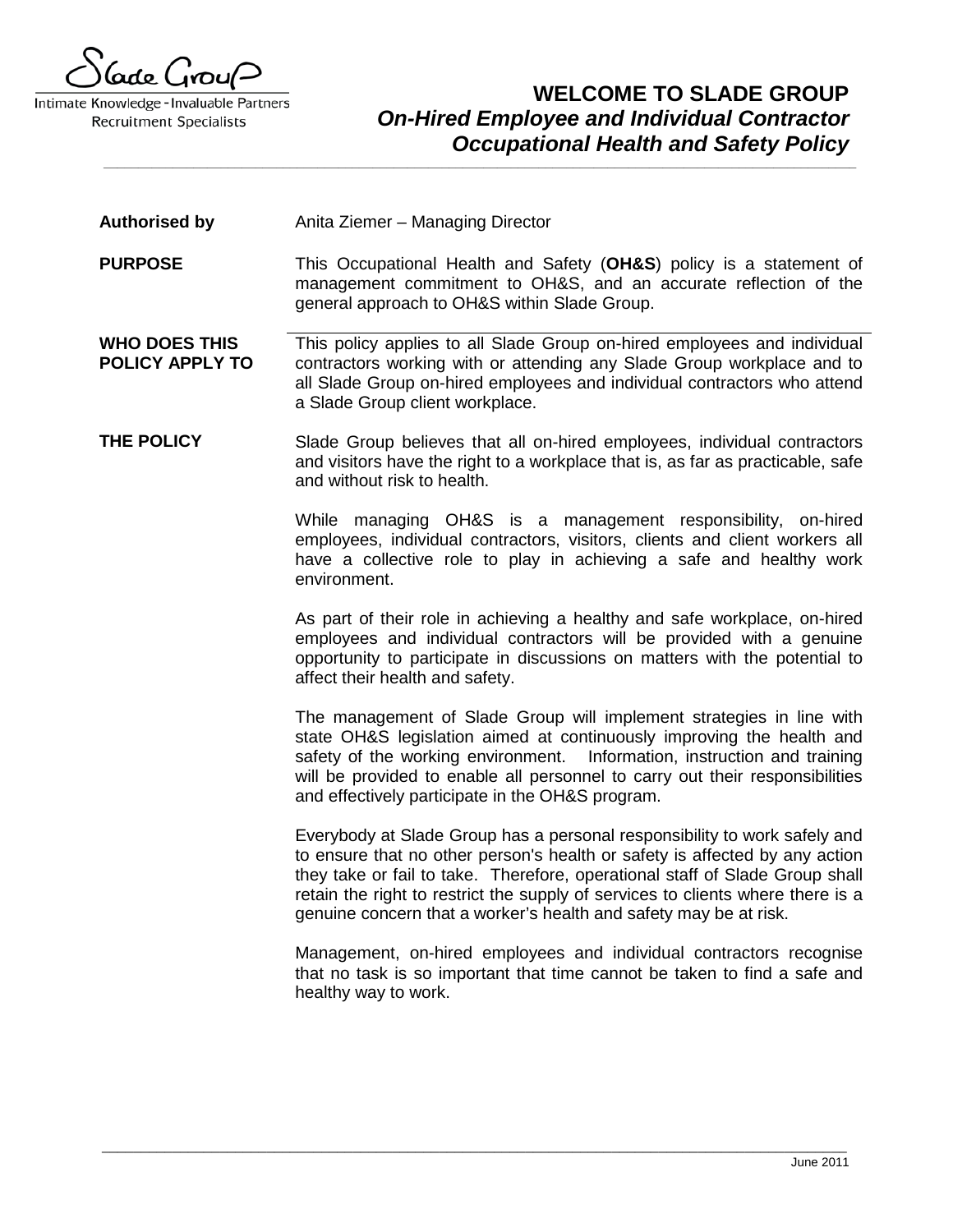

### **WELCOME TO SLADE GROUP** *On-Hired Employee and Individual Contractor Occupational Health and Safety Policy*

**PLACEMENT OF WORKERS WITH CLIENTS** Before an on-hired employee or individual contractor begins work at the relevant client workplace, Slade Group will ensure that the client is provided with a copy of this OH&S policy and is made aware of its collective role in the operation of this policy. Slade shall also conduct an assessment of the Client OHS management system within a practicable period of time relevant to the level of perceived risk.

**\_\_\_\_\_\_\_\_\_\_\_\_\_\_\_\_\_\_\_\_\_\_\_\_\_\_\_\_\_\_\_\_\_\_\_\_\_\_\_\_\_\_\_\_\_\_\_\_\_\_\_\_\_\_\_\_\_\_\_\_\_\_\_\_\_\_\_\_\_\_\_\_\_\_\_\_\_\_\_\_\_\_\_\_\_\_\_\_\_\_\_\_\_\_\_\_\_\_\_\_\_\_\_\_\_\_\_\_\_**

### **RESPONSIBILITIES Management**

Slade management is responsible for implementing and overseeing the operation of this OH&S policy.

Slade aims to:

- ensure that all staff and on-hired employees are aware of and familiar with the policy.
- provide and maintain equipment and work practices that are safe and without risks to health;
- maintain workplaces in a condition that is safe and without risks to health; and
- provide adequate facilities for the welfare of on-hired employees, contractors and visitors.

#### **On-Hired Employees**

Each on-hired employee is responsible for:

\_\_\_\_\_\_\_\_\_\_\_\_\_\_\_\_\_\_\_\_\_\_\_\_\_\_\_\_\_\_\_\_\_\_\_\_\_\_\_\_\_\_\_\_\_\_\_\_\_\_\_\_\_\_\_\_\_\_\_\_\_\_\_\_\_\_\_\_\_\_\_\_\_\_\_\_\_\_\_\_\_\_\_\_\_\_\_\_\_\_\_\_\_\_\_

- taking reasonable care for their own health and safety and for the health and safety of anyone else who may be affected by their actions or anything they fail to do at the workplace;
- implementing, maintaining and reviewing this OH&S policy and practices "on the ground" at the relevant workplace;
- liaising with fellow workers with a view to addressing any risks to the occupational health and safety of workers;
- drawing any safety issues to the attention of Slade management;
- making recommendations to Slade management in relation to safety issues regarding their work (where appropriate);
- advising management of any safety issues arising at any workplace which they attend; and
- reporting any accidents or incidents (including near misses) to Slade in a timely manner.
- you should only perform work in accordance with the job description provided by your actual employer. If the host organisation directs you to do work which differs from this, then you should politely advise the host organisation representative that you must first obtain authorisation from your employer.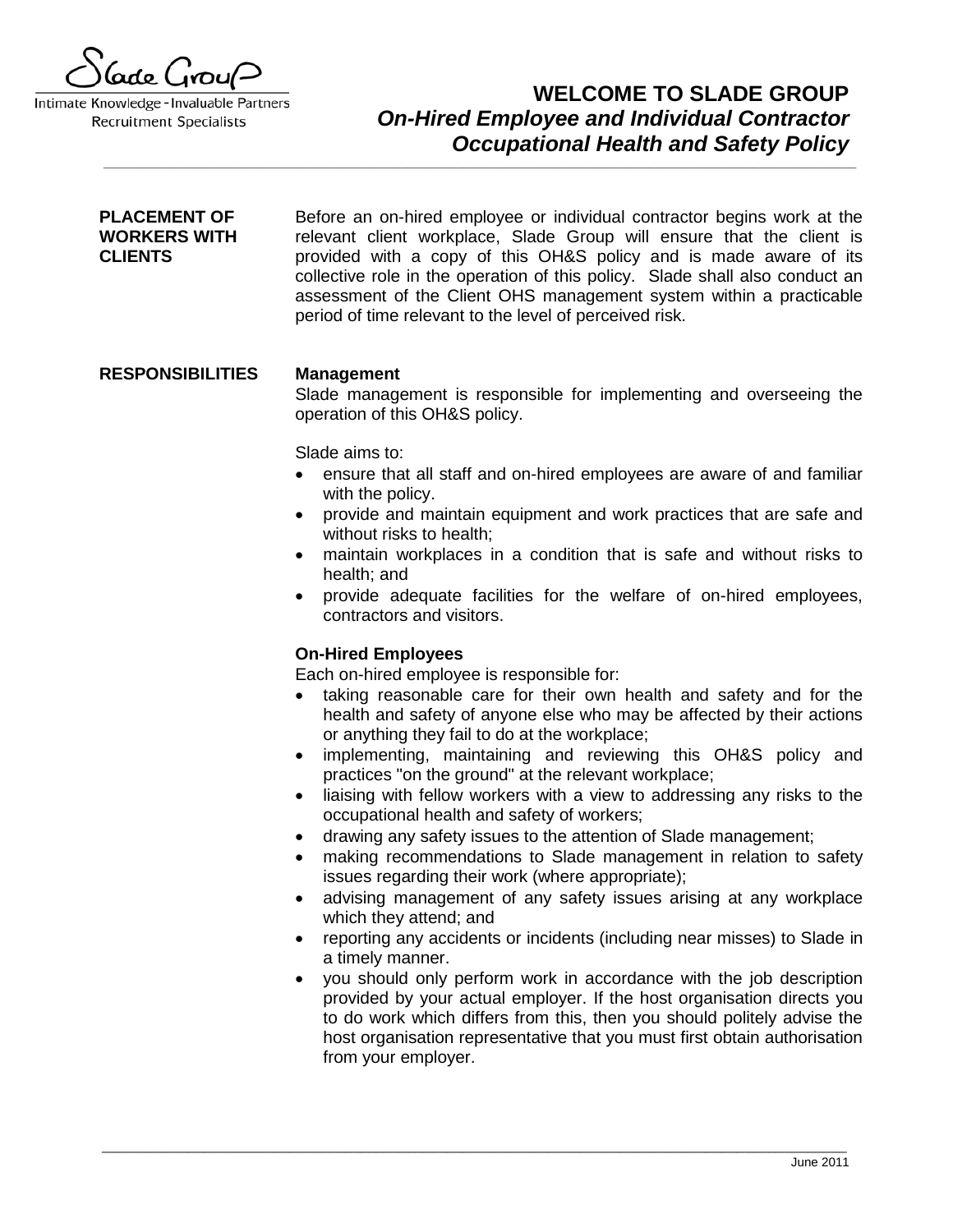Gode Grou<sup>(2</sup>

# **WELCOME TO SLADE GROUP** *On-Hired Employee and Individual Contractor Occupational Health and Safety Policy*

| <b>RESPONSIBILITIES</b><br>(Continued)               | <b>Contractors</b><br>Each individual contractor is responsible for:<br>Conducting their work in a safe manner and without risks to the health<br>$\bullet$<br>and safety of themselves, and any person who may be affected by<br>their work;<br>complying with this OH&S policy;<br>$\bullet$<br>liaising with Slade Group employees and other individual contractors<br>with a view to addressing any risks to the occupational health and<br>safety of workers; and<br>reporting any accidents or incidents to Slade Group.                                                                                                                                                                                                                                                                                                                      |
|------------------------------------------------------|-----------------------------------------------------------------------------------------------------------------------------------------------------------------------------------------------------------------------------------------------------------------------------------------------------------------------------------------------------------------------------------------------------------------------------------------------------------------------------------------------------------------------------------------------------------------------------------------------------------------------------------------------------------------------------------------------------------------------------------------------------------------------------------------------------------------------------------------------------|
|                                                      | <b>Clients</b><br>Clients are responsible for:<br>providing a safe place of work and environment for Slade Group<br>employees and individual contractors;<br>working in partnership with Slade Group management and employees<br>to maintain effective risk management within the workplace including<br>the implementation of risk control measures; and<br>immediately advising Slade Group employees, contractors and<br>$\bullet$<br>management of any safety issues, incidents or new risks which arise in<br>workplaces under their management.<br>Providing you with the necessary site and job specific information,<br>$\bullet$<br>training and supervision to enable you to work safely.<br>Ensuring the Contractor is aware of emergency procedures, facilities<br>and amenities, security requirements and OHS representative on site. |
| <b>TRAINING</b>                                      | All operational employees, on-hired employees and individual contractors<br>will be made familiar with the OH&S policy.<br>Training will be provided to Slade Group operational staff on the<br>fundamental elements of OHS risk management in on-hired services.                                                                                                                                                                                                                                                                                                                                                                                                                                                                                                                                                                                   |
| <b>TOOLS</b>                                         | Slade Group management will maintain a selection of tools to aid<br>$\bullet$<br>operational staff in the management of OHS for on-hired employees,<br>individual contractors and those working in and around them. Such<br>tools will include pre-placement checklists.                                                                                                                                                                                                                                                                                                                                                                                                                                                                                                                                                                            |
| <b>DEVELOPMENT AND</b><br><b>REVIEW</b><br>OF POLICY | Management and operational employees will develop the OH&S policy<br>collaboratively. The policy will be reviewed bi-annually. The OH&S policy<br>will be permanently displayed in the staff area of the main office and a<br>copy will be available on the intranet and the organisations website.                                                                                                                                                                                                                                                                                                                                                                                                                                                                                                                                                 |

\_\_\_\_\_\_\_\_\_\_\_\_\_\_\_\_\_\_\_\_\_\_\_\_\_\_\_\_\_\_\_\_\_\_\_\_\_\_\_\_\_\_\_\_\_\_\_\_\_\_\_\_\_\_\_\_\_\_\_\_\_\_\_\_\_\_\_\_\_\_\_\_\_\_\_\_\_\_\_\_\_\_\_\_\_\_\_\_\_\_\_\_\_\_\_

**\_\_\_\_\_\_\_\_\_\_\_\_\_\_\_\_\_\_\_\_\_\_\_\_\_\_\_\_\_\_\_\_\_\_\_\_\_\_\_\_\_\_\_\_\_\_\_\_\_\_\_\_\_\_\_\_\_\_\_\_\_\_\_\_\_\_\_\_\_\_\_\_\_\_\_\_\_\_\_\_\_\_\_\_\_\_\_\_\_\_\_\_\_\_\_\_\_\_\_\_\_\_\_\_\_\_\_\_\_**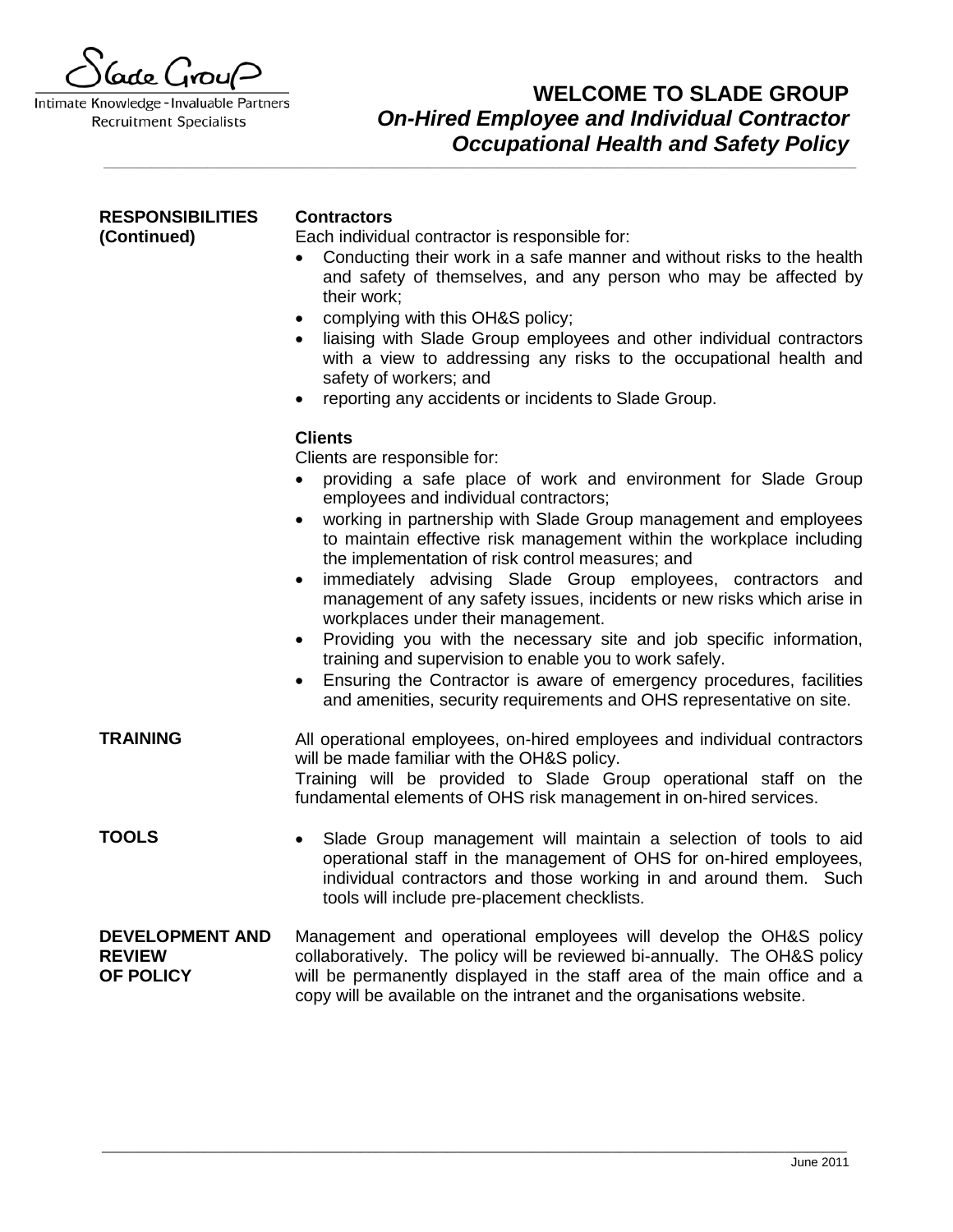

# **WELCOME TO SLADE GROUP** *On-Hired Employee and Individual Contractor Occupational Health and Safety Policy*

| <b>REPORTING</b><br><b>HAZARDS</b>                          | When hazards have been identified in the workplace, the person who has<br>identified the hazard is to complete a Hazard Report Form and provide this<br>to Management as soon as possible. Some of the most common hazards<br>in the workplace are:<br>Work practices involving constant bending, lifting and twisting of<br>$\bullet$<br>your body<br>Objects and liquids left on floors which result in slips, trips and falls<br>٠<br>Moving machinery parts which could crush or cut body parts<br>٠<br>Vehicles such as forklifts and trucks which may collide with workers<br>$\bullet$<br>Non-existent or confusing evacuation procedures<br>$\bullet$<br>Exposure to chemicals and other hazardous substances<br>$\bullet$<br>Harassment that results in psychological illness or physical assault<br>$\bullet$<br>Poor ergonomic design and practices that result in muscular strain<br>$\bullet$                                                                   |
|-------------------------------------------------------------|------------------------------------------------------------------------------------------------------------------------------------------------------------------------------------------------------------------------------------------------------------------------------------------------------------------------------------------------------------------------------------------------------------------------------------------------------------------------------------------------------------------------------------------------------------------------------------------------------------------------------------------------------------------------------------------------------------------------------------------------------------------------------------------------------------------------------------------------------------------------------------------------------------------------------------------------------------------------------|
|                                                             | Because on-hired employees are not always familiar with the host<br>organisation's workplace it is important you ensure you feel confident to<br>perform the work before commencing and don't be rushed by others just<br>because they have been there for longer or because they work directly for<br>the host organisation.                                                                                                                                                                                                                                                                                                                                                                                                                                                                                                                                                                                                                                                |
| <b>HAZARD RESPONSE</b><br><b>PROCEDURE</b>                  | Upon being informed of a hazard, the Manager is to immediately inspect<br>the problem and take remedial action.<br>If the Manager finds the risk to be an immediate threat to health and<br>safety, they are to take all appropriate steps immediately to minimise<br>or eliminate the risk including, if necessary, stopping the work of the<br>on-hired employee or individual contractor and/or evacuating the<br>workplace.<br>Where it is not possible to correct the problem or remove the risk<br>$\bullet$<br>immediately, the Manager is to place a warning sign and if necessary,<br>place a staff member at the site of the risk to provide a warning to<br>members of staff and Contractors or anyone who may be affected.<br>Where the risk is minimal and does not cause an immediate risk to<br>the health and safety of any person, the Manager is to take all<br>appropriate steps to minimise or eliminate the risk within a<br>reasonable period of time. |
| <b>WORKPLACE</b><br><b>ACCIDENTS AND</b><br><b>INJURIES</b> | When a workplace accident or near miss occurs or a workplace injury<br>has been sustained, all on-hired employees and individual contractors<br>will advise the appropriate Slade Group General Manager in each State<br>at the earliest possible opportunity after the accident or near miss has<br>occurred or the injury has been sustained. All on-hired employees and<br>individual contractors are to follow the Slade Group Workplace Injury<br>Procedure in the case of any accident or incident or near miss and the<br>sustaining of any injury.                                                                                                                                                                                                                                                                                                                                                                                                                   |

\_\_\_\_\_\_\_\_\_\_\_\_\_\_\_\_\_\_\_\_\_\_\_\_\_\_\_\_\_\_\_\_\_\_\_\_\_\_\_\_\_\_\_\_\_\_\_\_\_\_\_\_\_\_\_\_\_\_\_\_\_\_\_\_\_\_\_\_\_\_\_\_\_\_\_\_\_\_\_\_\_\_\_\_\_\_\_\_\_\_\_\_\_\_\_

**\_\_\_\_\_\_\_\_\_\_\_\_\_\_\_\_\_\_\_\_\_\_\_\_\_\_\_\_\_\_\_\_\_\_\_\_\_\_\_\_\_\_\_\_\_\_\_\_\_\_\_\_\_\_\_\_\_\_\_\_\_\_\_\_\_\_\_\_\_\_\_\_\_\_\_\_\_\_\_\_\_\_\_\_\_\_\_\_\_\_\_\_\_\_\_\_\_\_\_\_\_\_\_\_\_\_\_\_\_**